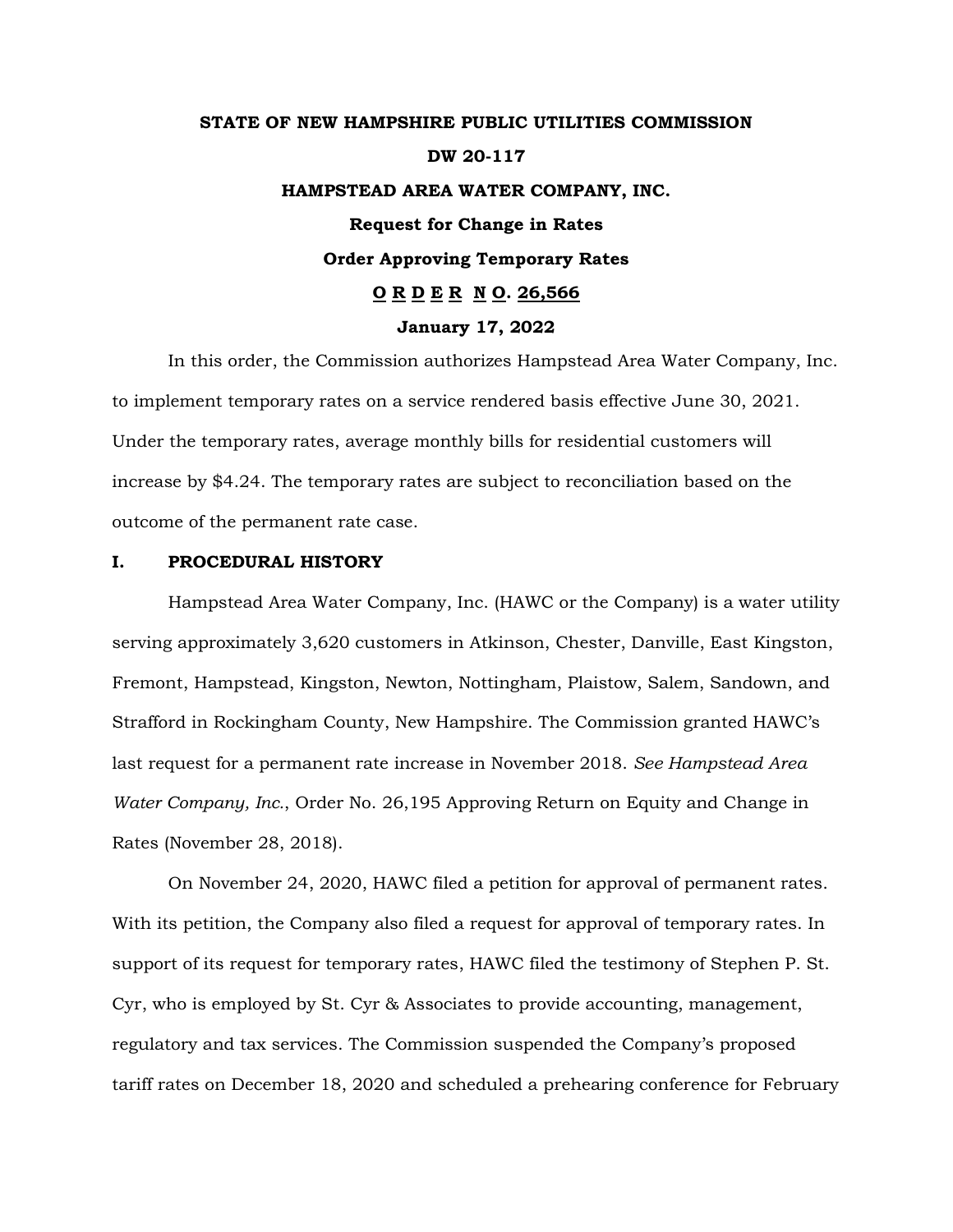10, 2021. *See Hampstead Area Water Company, Inc.,* Order No. 26,437 (December 18, 2020).

The Office of the Consumer Advocate (OCA) filed a letter of participation on behalf of residential ratepayers in accordance with RSA 363:28 on August 3, 2020.

A number of petitions to intervene were submitted in this proceeding, including the following ratepayers of HAWC: the Town of Atkinson Board of Selectmen; the Town of Danville; the Town of Hampstead, including three officers of the Town's Board of Selectmen's Water Resources Committee (Kenneth A. Richards, James McHale, and Stephanie Spyvee); and Sarah Theriault. Karen S. Steele, a taxpayer of the Town of Atkinson, also intervened. The Commission granted those interventions in a secretarial letter issued on April 9, 2021.

On May 19, 2021, the Department of Energy (Energy) filed a Settlement Agreement on Temporary Rates (Settlement) entered into by the then-Commission Staff,<sup>1</sup> Hampstead Area Water Company, Inc., and the Office of the Consumer Advocate in this matter. Intervenors did not file testimony or take positions at hearing on the proposed Settlement on Temporary Rates.

The Commission held a hearing on temporary rates on May 28, 2021.

HAWC's petition and subsequent docket filings, other than any information for which confidential treatment is requested of or granted by the Commission, are posted to the Commission's website at: [www.puc.nh.gov/Regulatory/Docketbk/2020/20-](http://www.puc.nh.gov/Regulatory/Docketbk/2020/20-117.html) [117.html.](http://www.puc.nh.gov/Regulatory/Docketbk/2020/20-117.html)

<sup>&</sup>lt;sup>1</sup> Mr. Tuomala was a Staff Attorney with the Commission prior to July 1, 2021, when the Department of Energy was created. At the time of this order, Mr. Tuomala is a Hearings Examiner with the Department of Energy.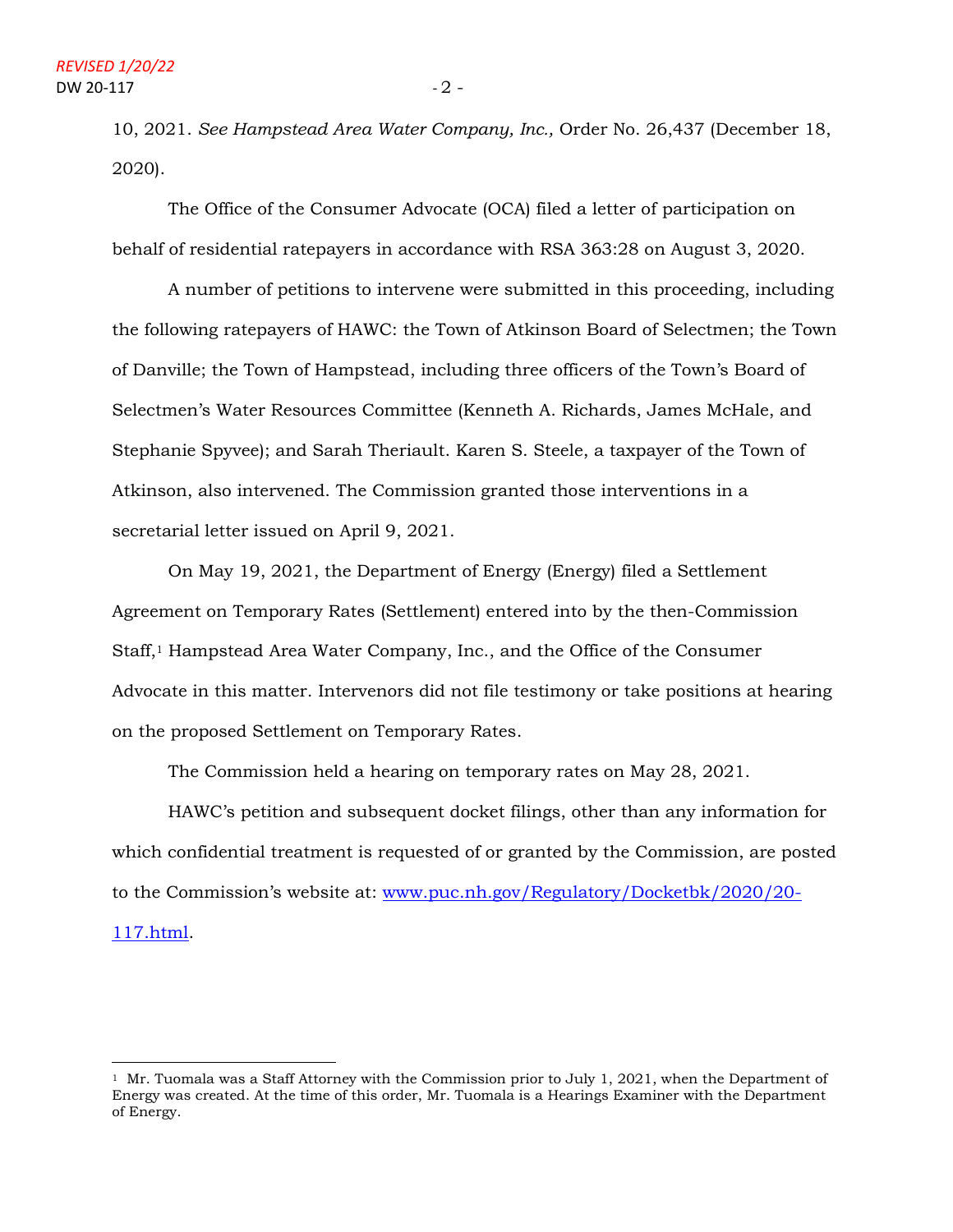#### **II. SUMMARY OF SETTLEMENT**

In its initial filings, HAWC requested a temporary revenue increase of \$301,059, representing an average annual increase of 15.30 percent increase in annual costs for the average general service customer. The requested increase would have brought the total revenue requirement to \$2,626,487. The stipulated temporary rate was established using a pro forma total rate base of \$5,327,653 and a 5.78 percent rate of return, including a 9.95 percent return on equity.

According to Company testimony, an increase in capital expenses, including operation and maintenance expenses during the 2019 test year, provided the impetus for the request for temporary and permanent rate increases. Mr. St. Cyr testified that the increase in operating expenses amounted to \$190,302 or 9.25 percent in 2019. St. Cyr, Testimony for Temporary Rates, November 24, 2020 at BP 236. The Settlement included stipulated terms to be used for the calculation and implementation of temporary rates, including a 12.31 percent adjustment to the Company's 2019 annual water sales revenue, equating to a \$248,960 increase in revenues. The Settlement further stipulated those temporary rates will be subject to reconciliation pursuant to RSA 378:29, effective on the earlier of June 30, 2021, or the date the Commission issues a temporary rate order, after the final determination of rates in this docket. Effectively, the stipulated rate increase would raise the average residential customer's bill by \$4.24 per month, or to \$521.27 per year. Schedules attached to the Settlement contain the calculations supporting the revenue increase.

At the May 28, 2021 hearing, Energy, the OCA, and HAWC testified in support of the Settlement, noting that the agreed-upon temporary rates are lower than those originally proposed. In the Settlement Agreement and at hearing, Energy stated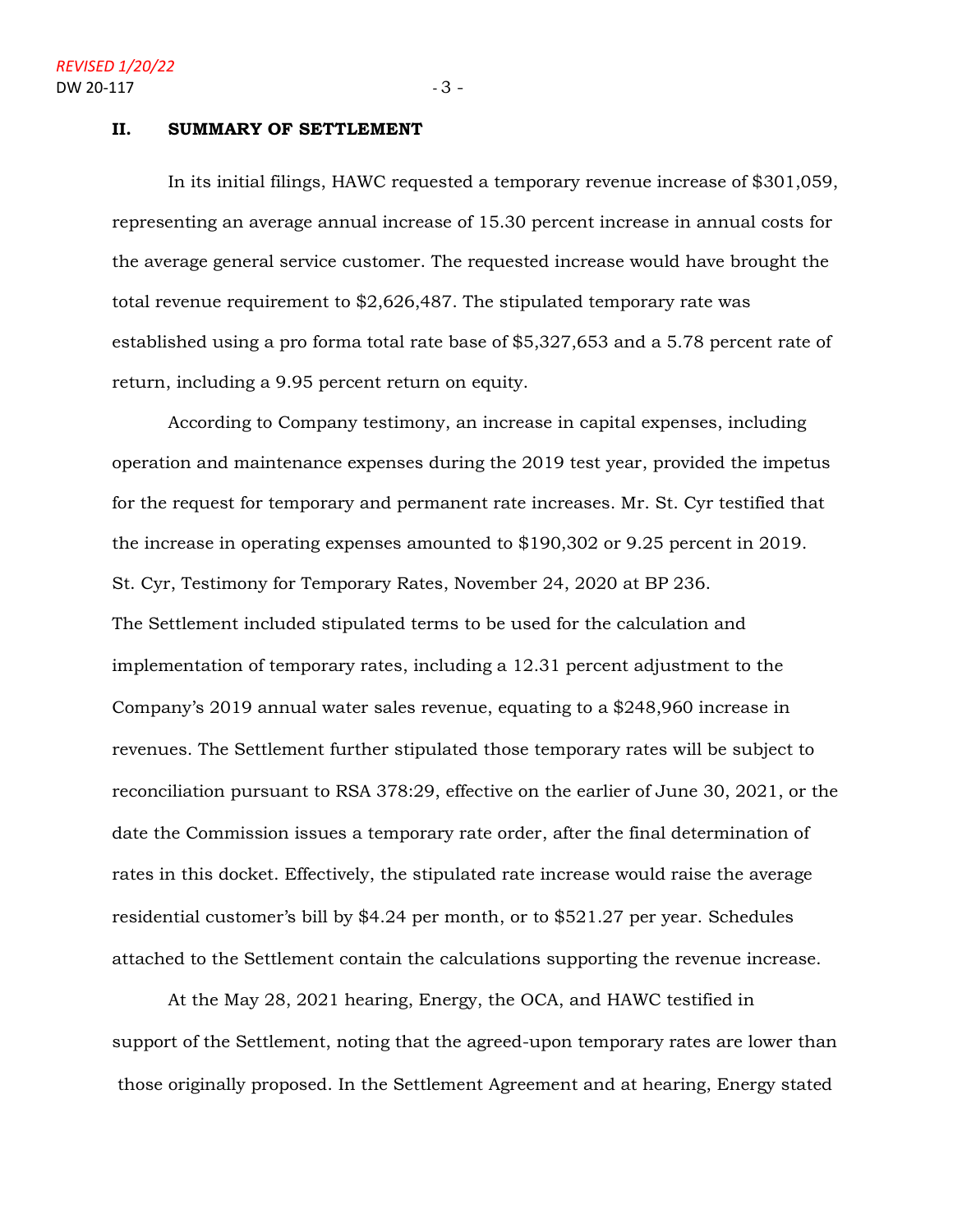that HAWC was earning a rate of return of 1.46%, below its most recently approved rate of return of 6.35%, and that HAWC was therefore under earning and is entitled to a temporary rate increase. Energy and HAWC each supported the Settlement as just and reasonable and in the public interest; the OCA also supported the Settlement as just and reasonable, noting that the settlement provides a balance between protecting ratepayers, instilling gradualism, and ensuring that the Company has the resources necessary to continue safe and effective operations.

## **III. COMMISSION ANALYSIS**

Unless precluded by law, informal disposition by stipulation may be made of any contested case at any time prior to the entry of a final decision or order. RSA 541-A:31, V(a). Pursuant to N.H. Code Admin. Rules Puc 203.20(b), the Commission shall approve the disposition of any contested case by stipulation if it determines that the result is just and reasonable and serves the public interest. The Commission encourages parties to settle disagreements through negotiation and compromise because it is an opportunity for creative problem solving, allows parties to reach a result in line with their expectations and is often a better alternative to litigation. *Pennichuck Water Works, Inc.*, Order No. 26,070 at 14-15 (November 7, 2017). Nonetheless, the Commission cannot approve a settlement, even when all parties agree, without independently determining that the result comports with applicable standards. *Id.* at 14.

After conducting a hearing, the Commission may fix temporary rates provided that the rate is sufficient to yield a reasonable return on the cost of the property of the utility that is used and useful in service to the public less accrued depreciation, as shown by the reports of the utility filed with the Commission, unless there appears to be reasonable grounds for questioning the figures in such reports. RSA 378:27. "The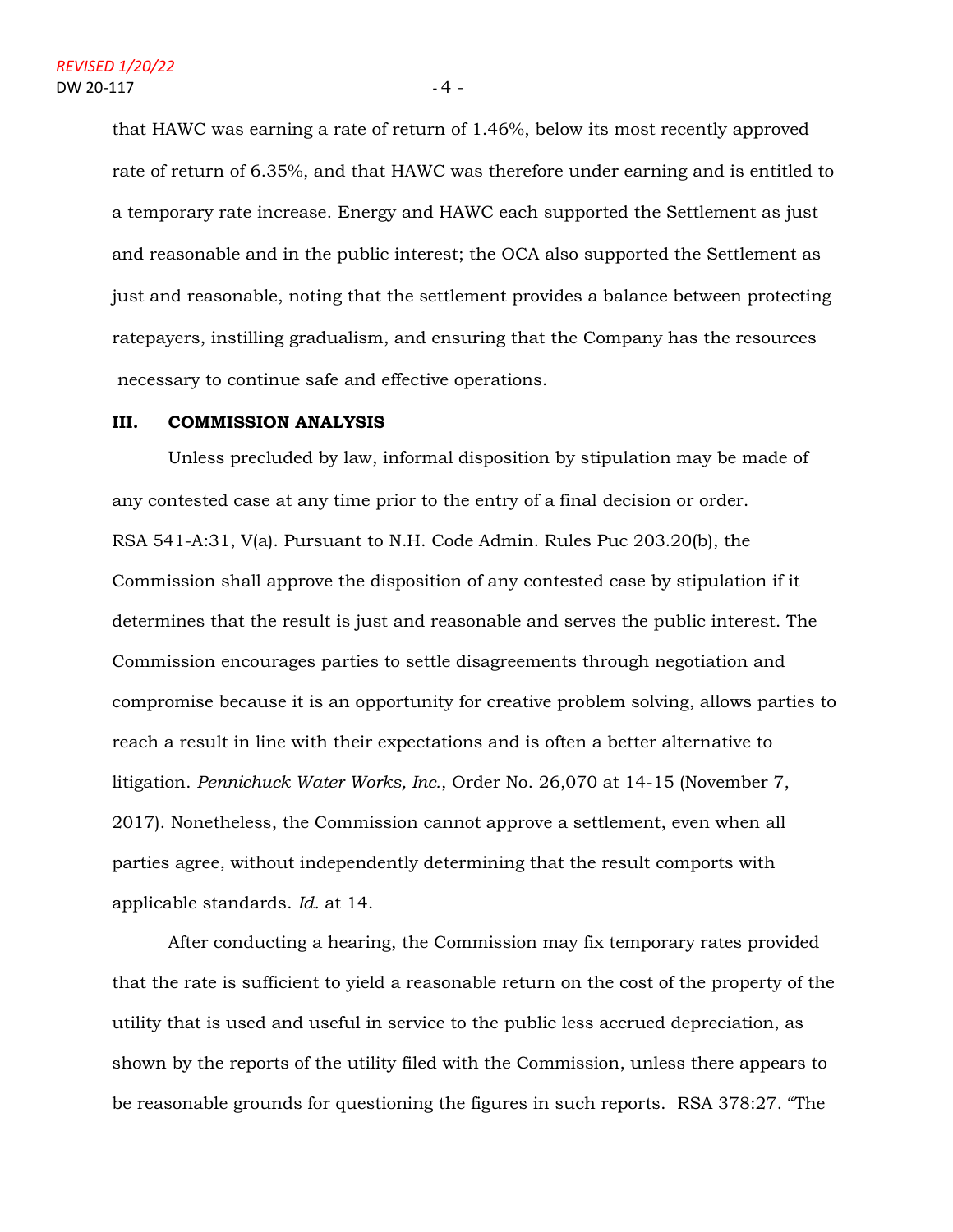standard is 'less stringent' than the standard for permanent rates, in that temporary rates shall be determined expeditiously, without such investigation as might be deemed necessary to a determination of permanent rates." *Unitil Energy Systems, Inc.*, Order No. 25,124 at 6 (June 29, 2010), quoting *Appeal of the Office of Consumer Advocate*, 134 N.H. 651, 660 (1991). The effective date of temporary rates "fixes and determines the period during which the rates allowed in the underlying permanent rate proceeding may apply." *Id.* (quoting *Appeal of Pennichuck Water Works*, 120 N.H. 562, 564 (1980)).

HAWC argued that it did not earn its authorized rate of return during the 2019 test year, and that certain expenses have increased, including the cost of normal replacement of plant and/or new plant. HAWC further argued that it incurred a revenue deficiency of \$224,853 in the test year. Accordingly, its rate application seeks to recover its costs and earn its previously approved rate of return.

HAWC initially proposed a temporary increase of \$301,059 or 15.30 percent from its 2019 annual water sales revenues. After inquiry from and discussions with Energy Staff and the OCA, the Company, Energy Staff, and the OCA stipulated to an increase of \$248,960 or 12.31 percent.

The resulting rate increase would raise the average residential customer's bill by \$4.24 monthly.

We find, based on the Company's annual reports and books and records filed with the Commission, that such temporary rates are sufficient. RSA 378:27. The increase in average residential customer bills, while not insignificant, is reasonable under the circumstances and we find that HAWC and its customers are protected by the reconciliation mechanism pursuant to RSA 378:29. We therefore find that temporary rates provided in the Settlement are just and reasonable under the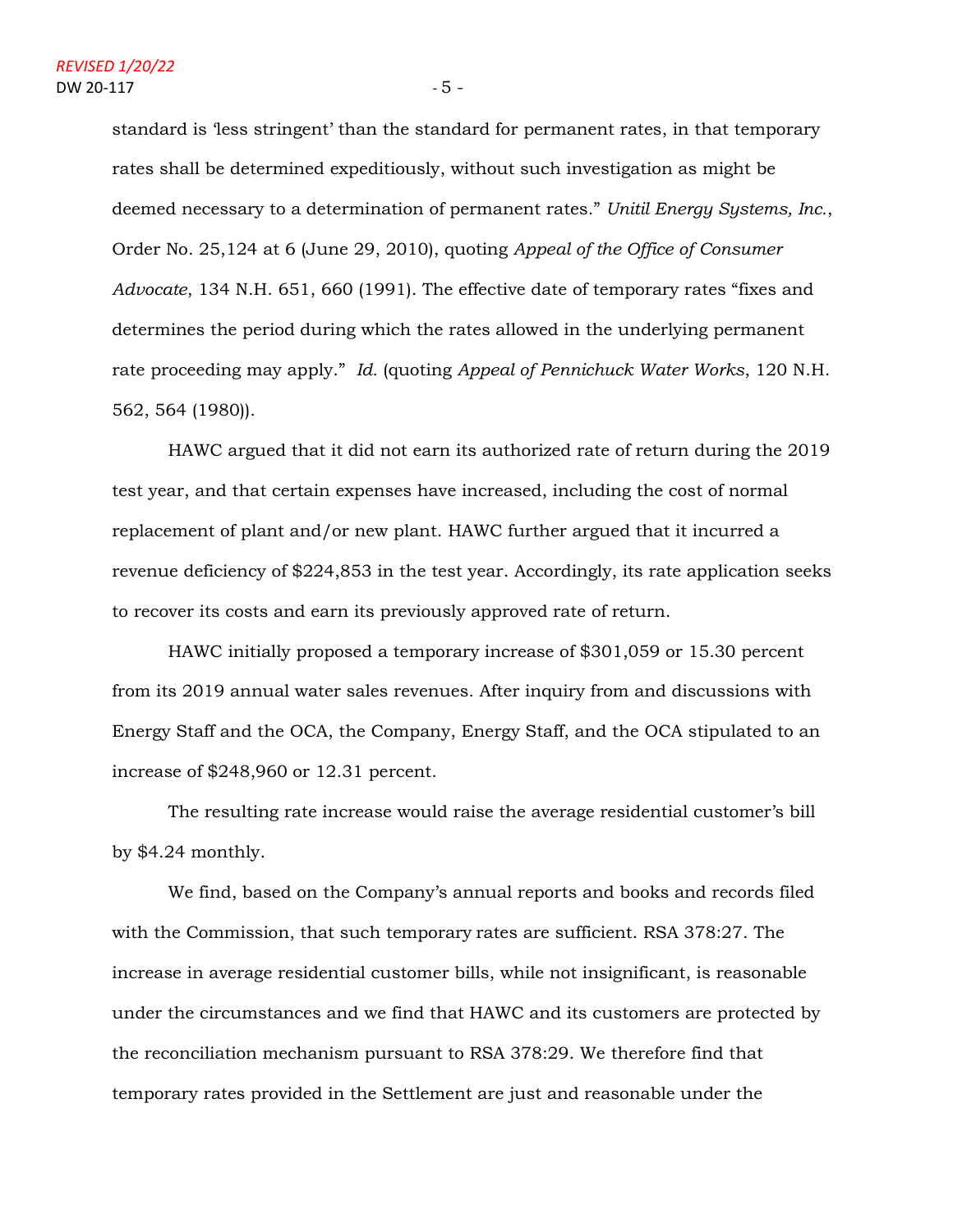circumstances. Accordingly, we find the Settlement Agreement to be just and reasonable and in the public interest.

The Settlement Agreement provided for temporary rates effective on the earlier date of either June 30, 2021, or the date of a Commission order approving temporary rates. We approve current rates as temporary between June 30, 2021, and the date on which the Company begins to collect the temporary rates approved herein. We note that the permanent rates ultimately determined in this proceeding will be reconciled back to June 30, 2021.

## **Based upon the foregoing, it is hereby**

**ORDERED**, that the Settlement Agreement on Temporary Rates is **APPROVED**, and the approved temporary rates shall be collected on or after the date of this order; and it is

**FURTHER ORDERED**, that temporary rates between June 30, 2021 and the date on which the Company begins collecting the rates approved herein shall be set at the current rate; and it is

**FURTHER ORDERED**, that the Company shall submit with the Commission properly annotated tariff pages consistent with the Settlement Agreement within 15 days from the date of this order.

By order of the Public Utilities Commission of New Hampshire this seventeenth day of January, 2022.

Daniel C. Goldner Chairman Carleton B. Simpson Commissioner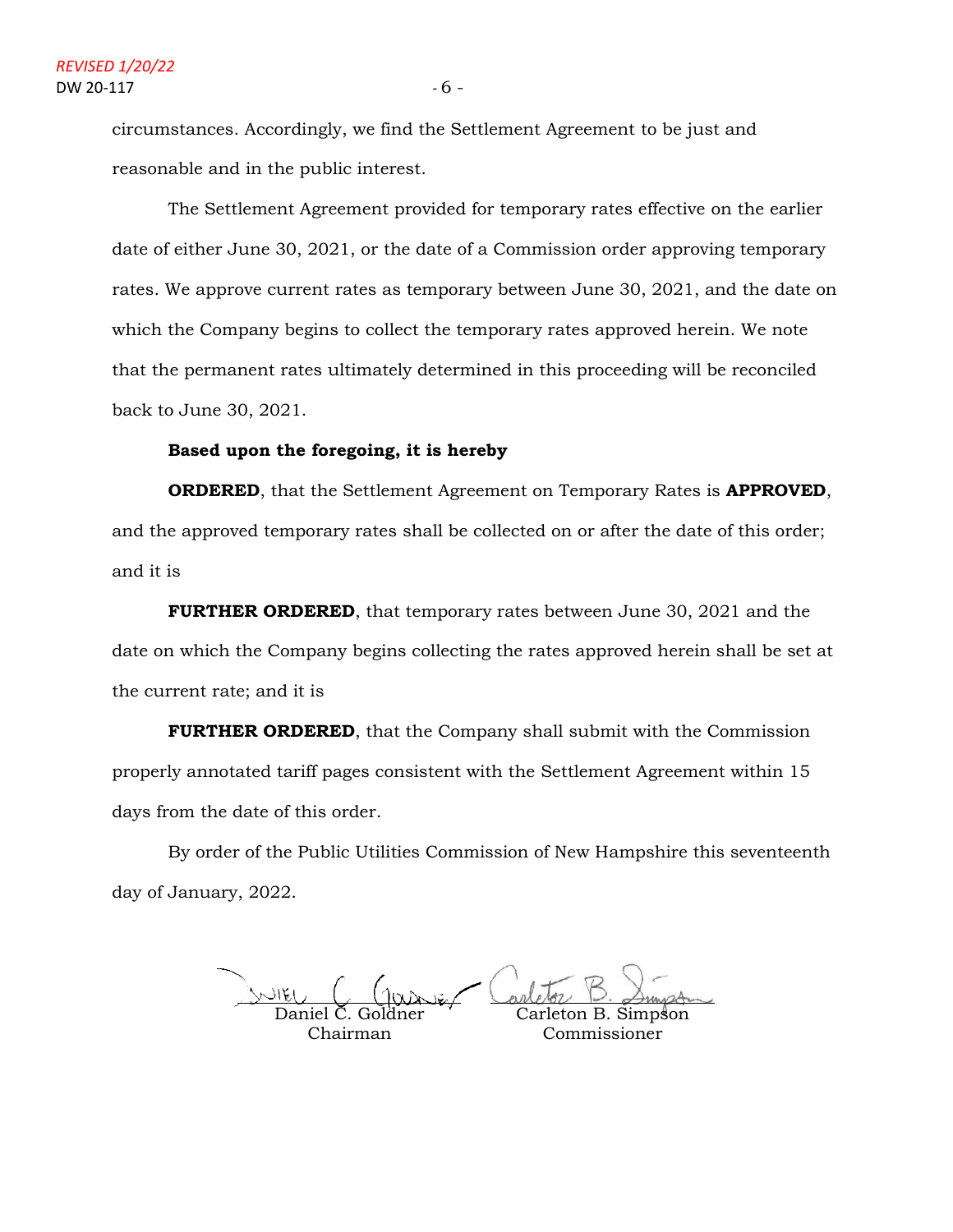Docket# : 20-117

Printed: 1/17/2022

Email Addresses

ClerksOffice@puc.nh.gov aaugeri@lewisbuilders.com wbaldwin@atkinson-nh.gov douglas.brogan@gmail.com adminasst@townofdanville.org sambosox@gmail.com cressmandg@atkinson-nh.gov robyn.j.descoteau@energy.nh.gov julianne.m.desmet@oca.nh.gov kfarahsb@gmail.com josie.gage@oca.nh.gov david.n.goyette@energy.nh.gov lojogut@gmail.com ahansen@atkinson-nh.gov tklaes@blueridgecs.com donald.m.kreis@oca.nh.gov jayson.p.laflamme@energy.nh.gov charlie@hampsteadwater.com anthony.j.leone@energy.nh.gov nm1w@nm1w.com karen.j.moran@energy.nh.gov chris@atkinsoncc.com harold@lewisbuilders.com smorse@hampsteadnh.us dmullinax@blueridgecs.com smurphy@hampsteadnh.us amanda.o.noonan@energy.nh.gov shawn\_oneil@mail.rit.edu ocalitigation@oca.nh.gov dpatch@orr-reno.com k.Alan.richards@gmail.com mary.e.schwarzer@energy.nh.gov howard@energytactics.com gspero@atkinson-nh.gov sspyveewater@gmail.com stephenpstcyr@yahoo.com